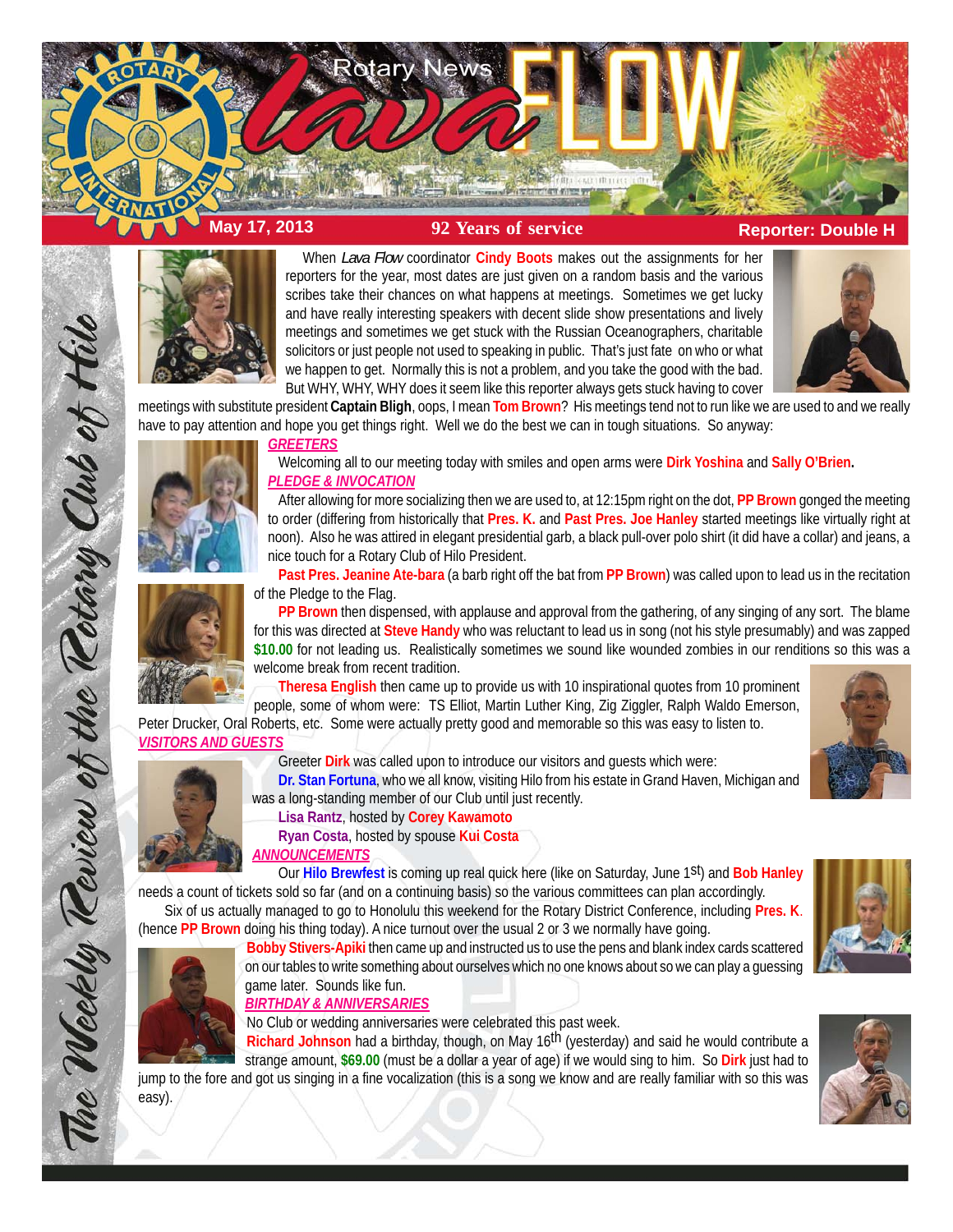## *Birthdays:*

**Steve Handy** May 2 **Stew Hussey** May 2 **Richard Johnson** May16 **Theresa English** May 21 **Ian Birnie** May 28

## *Club Anniversary:*

**Kerry Glass** May 1 **Susan Munro** May 1 **Mike Robinson** May 21

# *Wedding Anniversary:*

**Toshi & Kahori Aoki** May 1 **Nancy & AI Cabral May 1 Gerard & Kathleen Carter** May 1 **Steve & Shari Handy** May 3 **Tom & Lois Olcott** May 22 **Joe & Diana Hanley Jr.** May 26

### *Announcements:*

- **Fri. May 24 Glenn Harris, Social-Emotional Intelligence**
- **Fri. May31 Alice Moon, Downtown Hilo Update**

President Elect ................................. Kerry Glass Vice President .............................. Alberta Dobbe Immediate Past President ............ Joe Hanley Secretary ...................................... Richard Johnson Treasurer ...................................... William Dolan Sergeant-at-Arms ......................... John McVickar Attendance ................................... Judy Gibson Club Administration ...................... Tom Brown Service Projects ........................... Mitchell Dodo Rotary Foundations .......................... Susan Munro Membership ................................. Nancy Cabral Public Relations ........................... Robert Hanley International Service ..................... Steve Yoshida Community Service ...................... Wallace Wong Vocational Service ........................ Bobby Stivers-Apiki New Generations ......................... Gail Takaki Club Service ................................. Tim Beatty The Rotary Foundation ................. Susan Munro Hawaii Rotary Youth Foundation .. Mitchell Dodo Hilo Rotary Club Foundation ........ John McVickar

President ...................................... Alan Kusunoki

#### *HAPPINESS AND RECOGNITIONS*

**PP Brown**.

Now to the part that **PP Brown** is notorious for and that is recognizing many of us in a fast and furious manner for the most manini things. For instance, **PP Joe Hanley** was docked **\$5.00** for having his brother-in-law

liability, **PP Brown** said he would pay the fine.

frivolous reason, **PP Brown** doubled the fine.

year. WOW!!

top priority.

(previous member **Doug Espejo** no less) seen driving in a Chevy. But because of **Joe's** comment on this, which we cannot publish here without fear of slander and













anyone can help, he would really appreciate it. **Biff Kennedy** was **\$10.00** proud of some of his family members acquiring a special surveying license. **Cindy Boots** became a **\$500.00** sponsor for our **Hilo**

*Tribune-Herald* to many schools, for their benefit.

**Brewfest** fundraiser. And **Judy Gibson** was **\$20.00** happy

them yet, just for one night. Its on a Tuesday (I think) and if

because people were actually calling her to buy tickets for this event – she couldn't get over it.

**Nancy Cabral** was **\$100.00** happy because **Dr. Fortuna** was visiting and

that he used her company to sell his house when he left. Hey, she gets you coming and going, what a racket!





**PP Jeanine Ate Bara** had to pay **\$10.00** for the

Even our illustrious visitor **Dr. Fortuna** did not escape **PP Brown's** wrath. **Tom** told a story about when he saw **Dr. F** wear 2 different shoes at a Hilo Yacht Club event. **\$10.00** for that evil deed. Good thing **Stan** was on the 2:30pm flight out of Hilo this afternoon making getting away from **PP Brown** a

misfortune of being Club President in the year prior to **PP Brown's.** What a rotten deal.









Photos by **Chris Tamm**

**Through Service** 

Sakuji Tanaka **Rotary International President** 2012-13